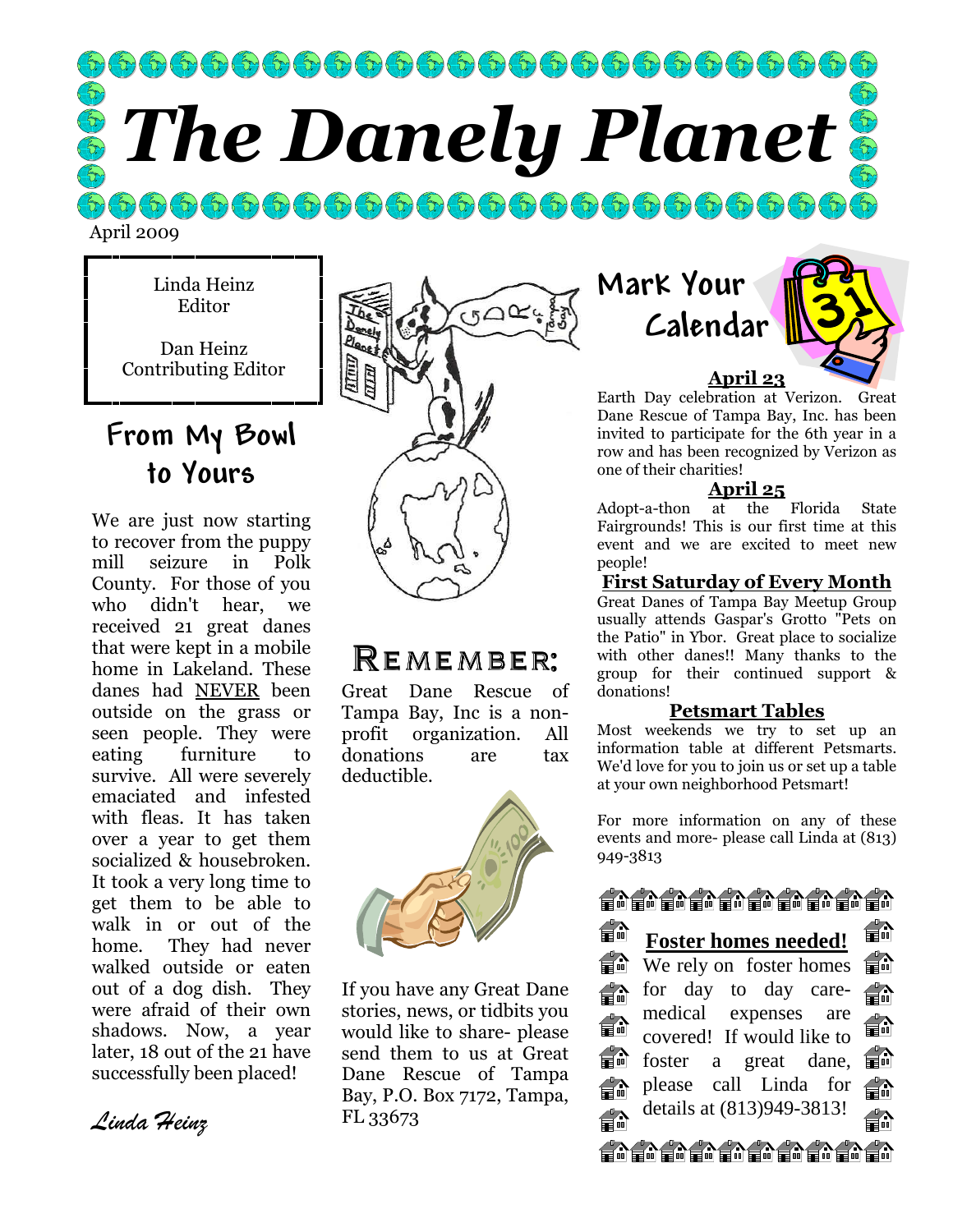## A New Leash on Life - Arrrgyle's Story

Arrrgyle was the first of 21 danes that were seized in Polk County. The puppy mill breeders called Great Dane Rescue of Tampa Bay, Inc. and told us that she had a dane living in the back seat of her car because he couldn't walk. Linda met with her husband and the dog at her vet office. Arrrglyle, who was 1 1/2 years old, only weighed 75lbs. He was kept curled in the car for so long he could no longer stand or walk. He was severely infested with fleas. He had at least 15 bladder stones due to extreme dehydration. We had to carry him in and out of the house to go potty. He could not stand up even if he was laying on the floor. His recovery was very long. It took 6 months for his rehabilitation. Today Arrrgyle weighs 150lbs and lives in Southern Florida with his new Mom & Dad that spoil him rotten!

|                                                                                | We've Found New Homes!                                                          |                                                            |  |
|--------------------------------------------------------------------------------|---------------------------------------------------------------------------------|------------------------------------------------------------|--|
| Arrrgyle<br>Fiona<br>Gator<br>Lexi<br>Libby<br>Malcom<br>Jenna<br><b>Miles</b> | Tatum<br>Caleb<br>Sampson<br>Maggie<br>Sebastian<br><b>Bernie Mac</b><br>Mattie | Sadee<br>George<br>Iggy<br>Belle<br>Lola<br>Jasper<br>Juno |  |



## We're Still Looking for a New Home!

Henry- 2yrs, Harlequin, natural very floppy ears, playful, sweet, couch cuddler Zeke- 18mo, Harlequin, natural ears, very playful, needs experienced home Zaharah- 2yrs, Blue Merle, natural ears, when happy or excited she smiles a toothy grin Barney- 2yrs, Black Merle, cropped ears, loves soccer balls, cuddly, no cats or small dogs Bronson- 2yrs, Brindle-quin, natural ears, needs to be only dog in the home Royce- 18mo, Black, natural ears, puppy mill rescue, still overcoming fears Tilly- 18mo, Black, natural ears, puppy mill rescue, still overcoming fears Margo- 18mo, Mantle, natural ears, puppy mill rescue, goofy, loves to chew Serena- 2yrs, Blue Merle, natural ears, gets along well with other dogs but not all people Kayla- 20mo, Mantle, cropped ears, sweet, active, can leap a 4 foot fence Jared- 2yrs, Harlequin, cropped ears, thin, owner recently passed away Shelby- 2yrs, Mantle Merle, natural ears, loves to run & play, slow to warm up to new people Diamond- 18mo, Harlequin, cropped 1up/1down ears, longest tongue ever! prefers male dogs Annabelle- 2.5yrs, Black, natural ears, clingy, loves to chase squirrels, gets along well with others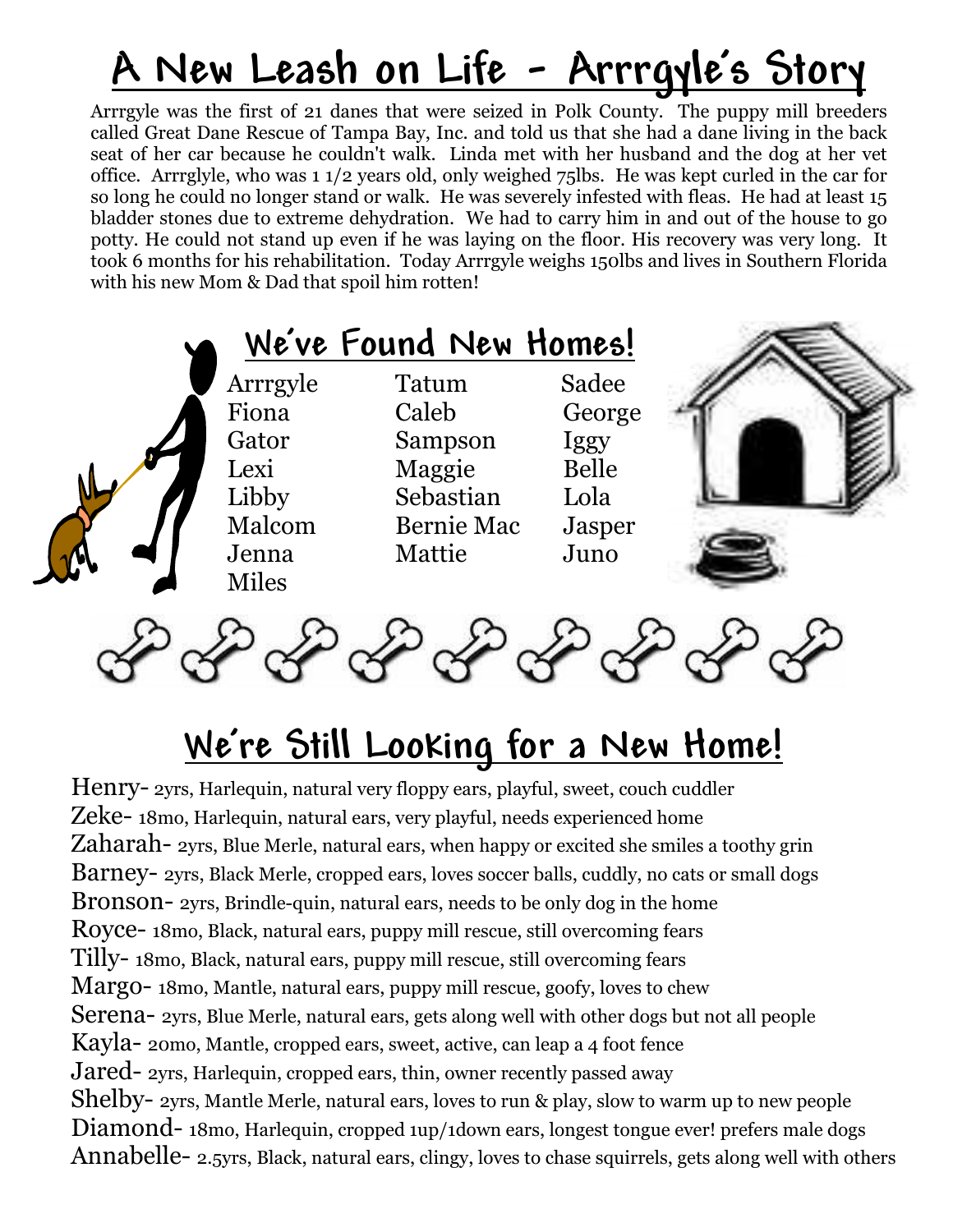# Events We've Attended

- \* October '08: Our adopt-a-thon at Petsmart was a BIG SUCCESS! We adopted out several danes and received some dog food donations!
- \* October 18th '08: SPCA Pet Walk in St. Petersburg
- \* November '08: We participated in The Great American Teach-In at Essrig Elementary School. We brought 4 danes and educated the children about pet care & safety. The children were surprised how big the dogs were!
- \* November '08: Westshore Plaza's Magical Night of Giving
- \* December '08: Pet Pictures with Santa were held at the Pestmarts on Fletcher Ave and in New Tampa on Bruce B. Downs. Our very own Dan Heinz played Santa! We took a lot of pictures of cats, dogs & babies!
- \* February '09: Another successful adopt-a-thon at Petsmart!
- February 28th '09: "Get Rescued in Gulfport"
- \* March 14th '09: "Bark in the Park" adoption event at Al Lopez Park in Tampa
- March 21st '09: "Mutt March" Dunedin at Highlander Park
- **\* Too many events to count...** many thanks again to Great Danes of Tampa Bay Meetup Group for providing Grrrrreat Dane Social events as well as donations & volunteers!

### Please let us know of any upcoming events in your area!



### Great Dane Rescue of Tampa Bay, Inc. is On-Line!

Email: Lindadrag@yahoo.com

#### Web Page: www.greatdanerescueoftampabay.com

Pay Pal Account for Donations: d57h@yahoo.com (do not email)





THANK YOU to the following individuals for your generous donations to Great Dane Rescue of Tampa Bay, Inc.!!!

#### Kent Akselsen

Web Master extraordinaire Karen Kessel Foster mom & great volunteer for all occasions Shannon Brady Great volunteer that is always willing to help Ila Minton Foster mom & great fundraiser Eddie DeBartolo Donated a van for picking up and transporting our precious dane cargo to & from the vet Kim Miller Foster mom & great volunteer Calvin Nilles Working with and exercising rescue danes

Nikki Riggsbee

Donation

## A Bone To Pick

Boy, do our dane children love to chew! I have a couple rescues at my home that should be renamed, "termite" because they chew everything! One even went so far as to chew the legs on the chair I was sitting on. Danes need sturdy, indestructible toys. I know a lot of people who give their danes rawhide bones. This can be very dangerous. A dane can chew off very large pieces of rawhide and swallow it whole. It can then become lodged in their throat making it impossible to breathe. If it makes it down the throat, it can then get stuck in the intestines causing a bowl obstruction. If not caught in time, death is the end result. Instead, try to give them Nylabones, Kong toys, indestructible balls, and sterilized natural bones. These will also help keep their teeth clean!